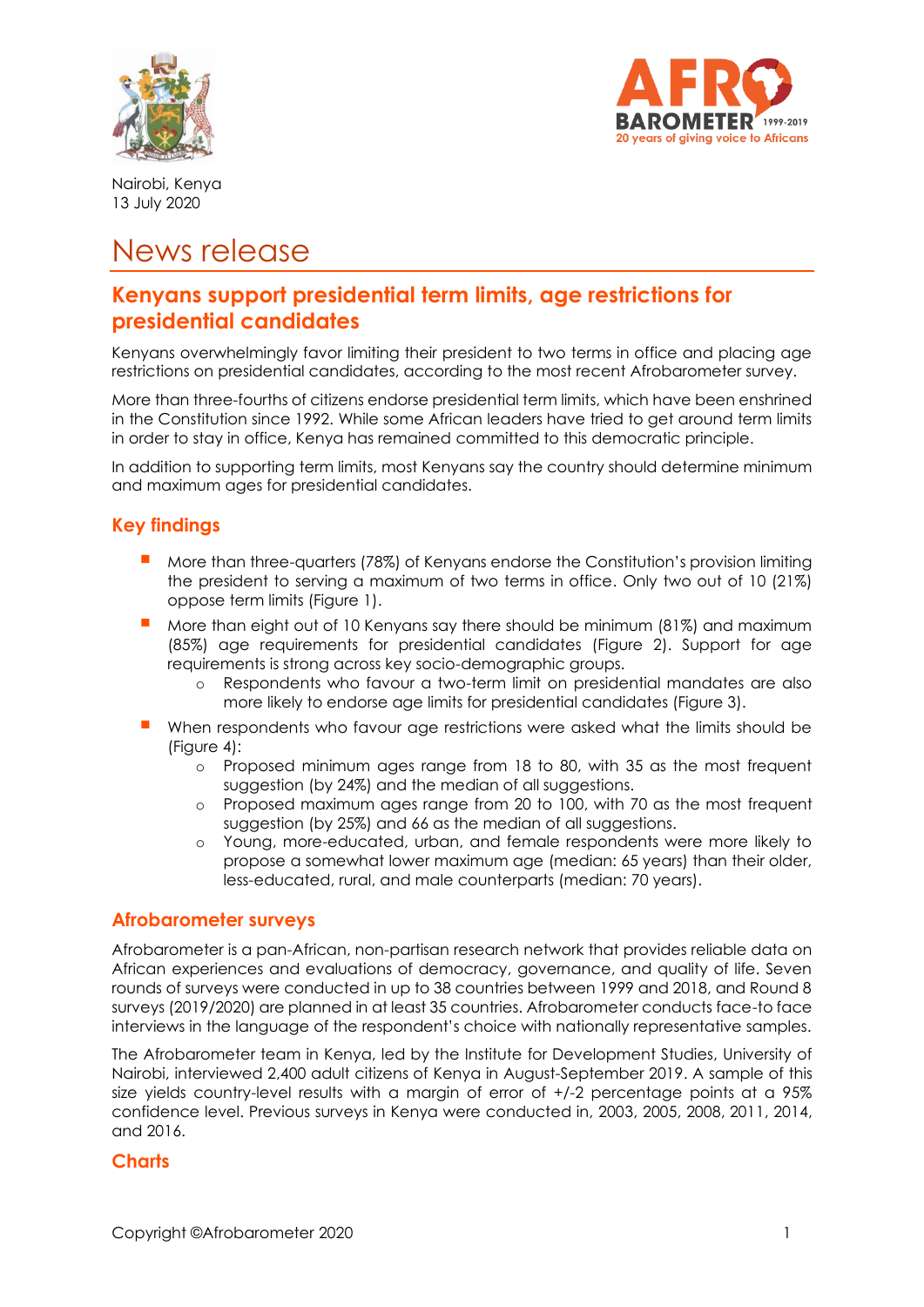



**Figure 1: Views on presidential term limits** | Kenya | 2019

*Respondents were asked: Which of the following statements is closest to your view? Statement 1: The Constitution should limit the president to serving a maximum of two terms in office. Statement 2: There should be no constitutional limit on how long the president can serve.*

#### **Figure 2: Support for age limits for candidates for president** | Kenya | 2019



*Respondents were asked: Should there be a minimum age for candidates for president? Should there be a maximum age for candidates for president? (% who say "yes")*





#### *Respondents were asked:*

*Which of the following statements is closest to your view? (% who "agree" or "strongly agree" with Statement 1)*

*Statement 1: The Constitution should limit the president to serving a maximum of two terms in office. Statement 2: There should be no constitutional limit on how long the president can serve.*

*Should there be a minimum/maximum age for candidates for president?*